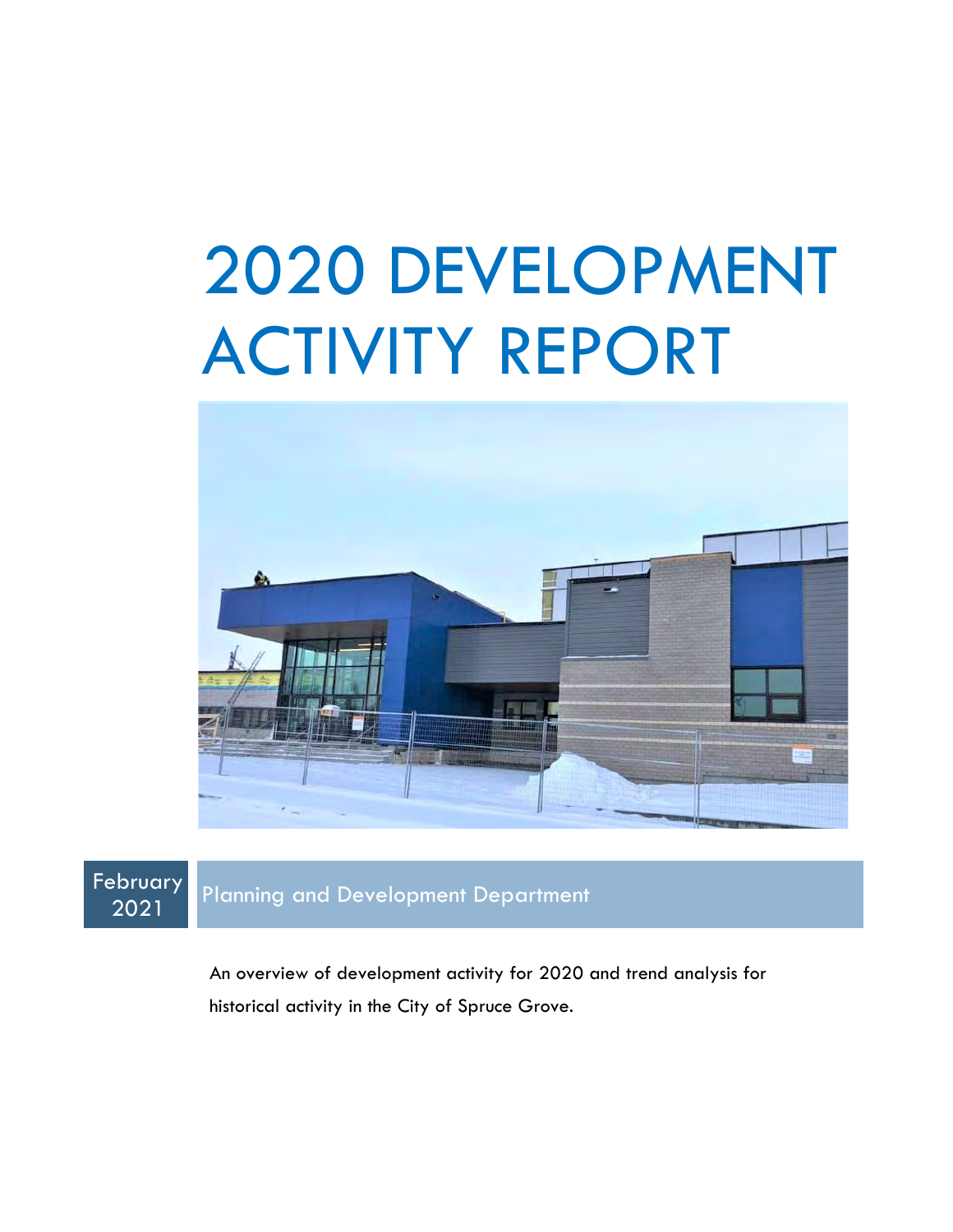#### **Contents**

#### **List of Figures**

| Figure 1  | Volume of Building Permits by Type (2019 & 2020)                      | $\overline{2}$ |
|-----------|-----------------------------------------------------------------------|----------------|
| Figure 2  | Dwelling Units Permitted (2011-2020)                                  | 3              |
| Figure 3  | Volume of Building Permits by Month (2019 & 2020)                     | 3              |
| Figure 4  | Volume of Building Permits By Year (2011-2020)                        | 4              |
| Figure 5  | Volume of Building Permits by Type (2011-2020)                        | 4              |
| Figure 6  | Value of Building Permits (2011-2020)                                 | 5              |
| Figure 7  | Average New Commercial & Industrial Building Permit Value (2011-2020) | 5              |
| Figure 8  | Average Value of Improvement Permit (2011-2020)                       | 6              |
| Figure 9  | Volume of Development Permits By Year (2011-2020)                     |                |
| Figure 10 | Volume of Development Permits by Month (2019 & 2020)                  |                |
| Figure 11 | Volume of Residential Permits by Type (2020)                          | 8              |
| Figure 12 | Volume of Non-Residential Permits by Type (2020)                      | 8              |
| Figure 13 | Compliances Issued by Year (2011-2020)                                | 9              |
| Figure 14 | Compliances Issued by Month (2019 & 2020)                             | 9              |
| Figure 15 | Safety Code Permits by Year (2011-2020)                               | 10             |
| Figure 16 | Business Licences Issued by Type (2014-2020)                          | 11             |
| Figure 17 | Housing Starts by Municipality (2020)                                 | 12             |
| Figure 18 | Regional Housing Starts by Dwelling Type (2020)                       | 12             |
| Figure 19 | Population (1998-2018)                                                | 13             |

Cover: Woodhaven Middle School, 2020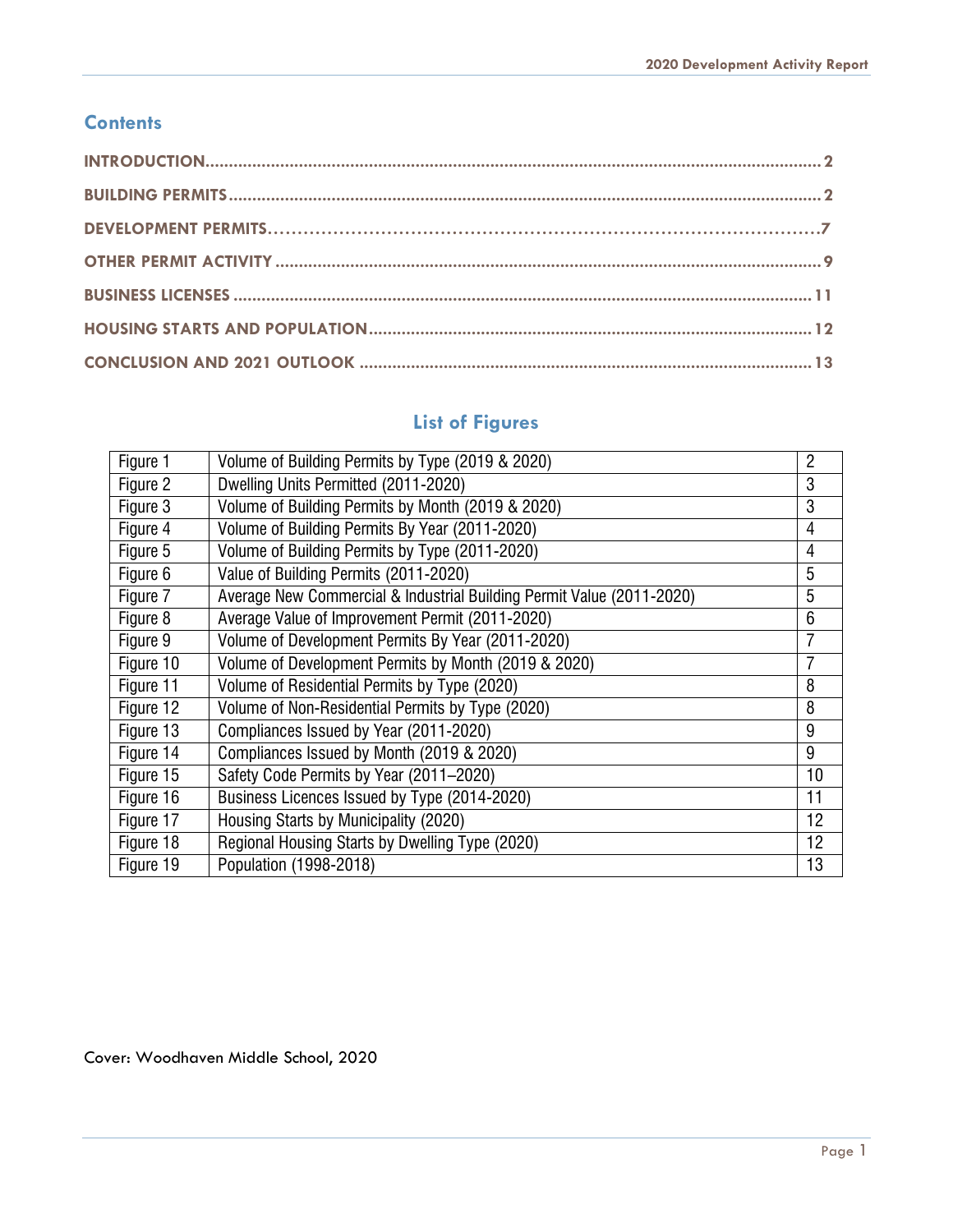#### <span id="page-2-0"></span>INTRODUCTION

The Planning and Development Department tracks a variety of development activities in the City for the purpose of providing growth information to Council and other stakeholders. Included in the permits tracked are building and development permits, which are common measurements used to track economic vitality and growth in communities. It is useful for communities to monitor trends in permitting levels to determine their economic health, as well as to examine the impact of external forces on growth and development.

Growth in Spruce Grove had generally been stronger than average for the Capital Region at the beginning of the past decade, but that changed in the past five years where growth has tracked at an average level for the region. The Region has experienced a cooling off period since 2015 following the unprecedented growth of the previous decade. 2020 was largely shaped by the Covid-19 pandemic, which had a significant impact on the development industry and local businesses due to the restrictions introduced by the Province in a bid to control the spread of the virus. The latter half of 2020 saw a rebound in the development activity as part of the economic recovery effort when the City saw a higher uptake of low density residential developments and residential improvements.

City administration is anticipating the current development trends to continue into 2021, aiming for a balanced supply of lots and units on the market and to find a balance between supply and demand.

The following pages contain the analysis of the growth trends for the past decade (2011-2020), focusing specifically on activity in 2020. This report provides an overview of building permit and development permit activity. In addition, compliances and other permits are tracked in order to provide a more accurate picture of the total development activity taking place in the City of Spruce Grove.

## <span id="page-2-1"></span>BUILDING PERMITS

Spruce Grove issued 694 building permits in 2020, a 3.8% increase from permit activity in 2019. **Figure 1**  details the volume of building permits issued by type and compares the volume for the past two years.

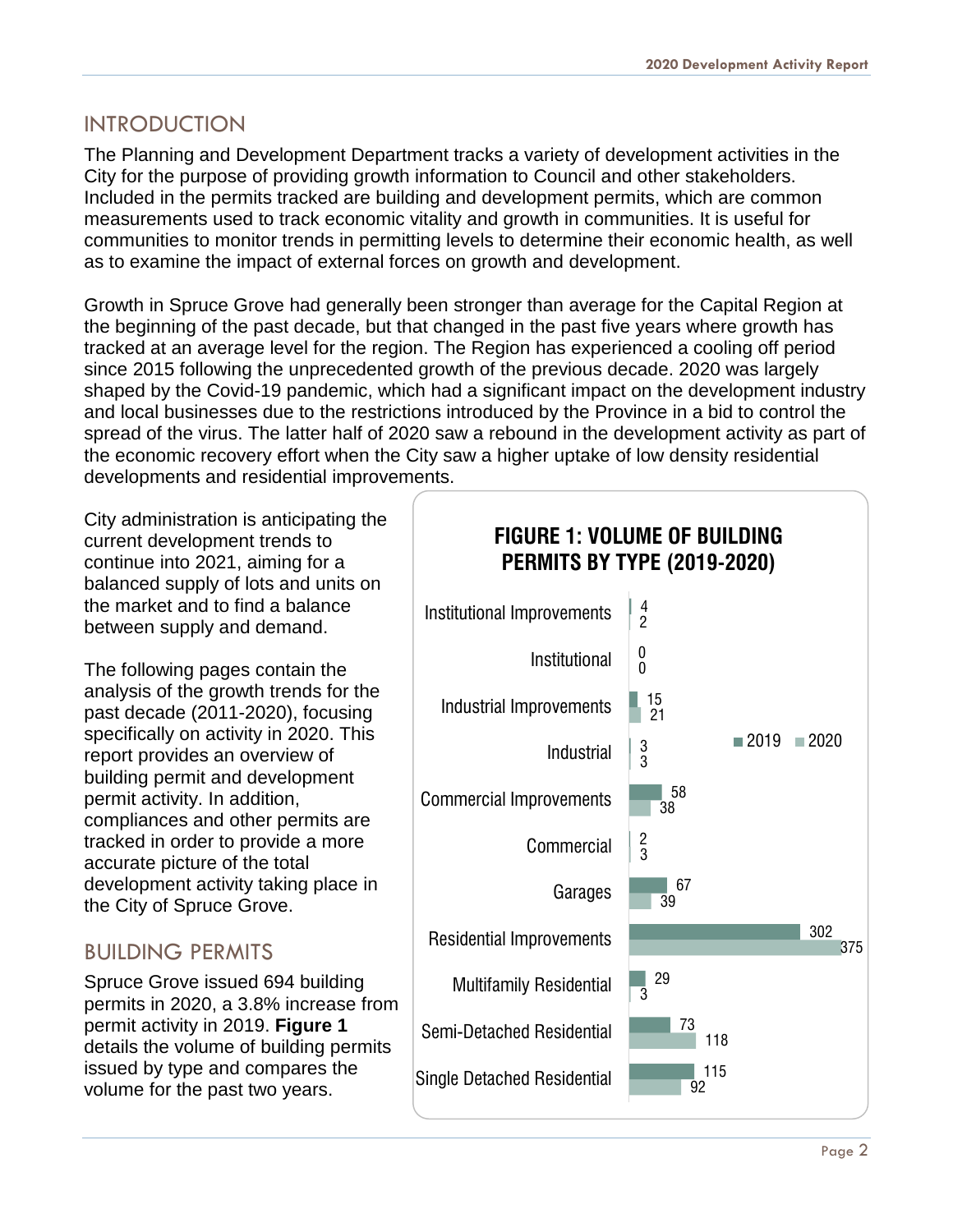Residential building permits for semi-detached dwellings increased by a noticeable 38% in 2020, while permits for single detached dwellings decreased by 25%. Residential improvements permits were also up by 20% relative to 2019, suggesting residents invested in home improvement, as the Covid-19 pandemic forced the public to work and spend more time in their homes in 2020.

In the non-residential sector, the City saw three new commercial developments compared to two in 2019, while commercial improvements were down by 52%. New industrial permit levels mirrored those in 2019, with a total of three new industrial buildings, while industrial improvements saw a 28% increase. For reference, typical years see three to four new industrial buildings.

Overall, about 89% of the permits issued in 2020 were for residential construction, including new dwellings, improvements and garages. This percentage split between residential and non-residential construction permits is similar to that observed in 2018 and 2019.

New dwelling units permitted in 2020 were marginally lower by 1.8% from 2019, and represents the lowest permitting level in the past decade since 2011 **(Figure 2)**. The main reason for the decrease remains the absence in major multifamily projects, including no new apartment developments constructed in over five years. Residential construction activity has remained at the same level as 2019.

**Figure 3** depicts the volume of building permits by month in 2020, which began with higher volume in





January, then dropping to lower levels in April, and gradually increasing to match the volume pattern observed in second half of 2019.

120

160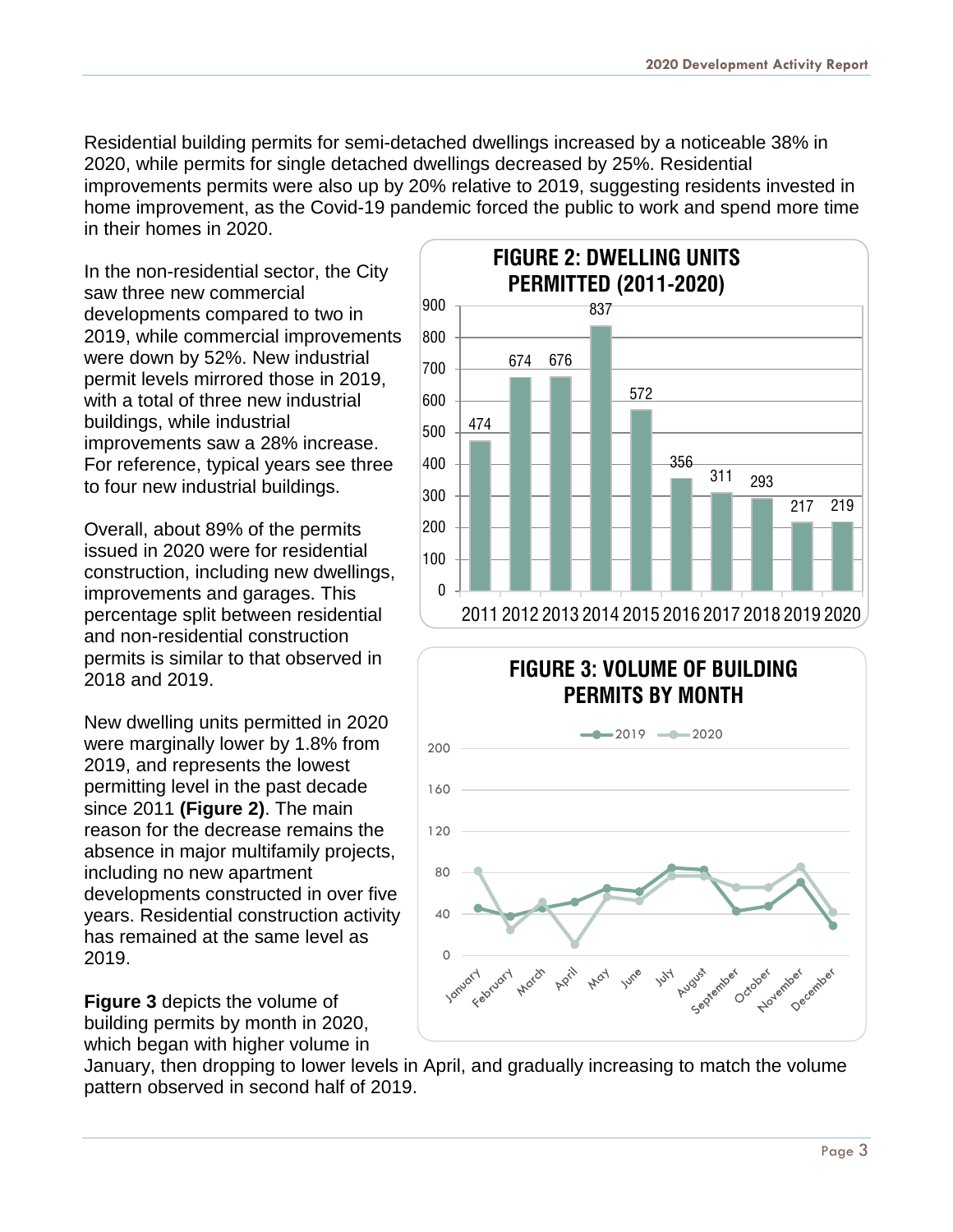

To get a better context of permitting levels for 2020 relative to recent years, **Figure 4** depicts the total number of building permits issued over the past decade. Overall Building Permit increased by 3.8% in 2020, relative to the year before.

The total building permit valuation for new industrial construction in 2020 was \$5.28 million, where the average value of each industrial permit, was almost 23% lower than the average value of a new industrial permit in 2019, reflecting the development of relatively smaller buildings and structures in the industrial areas.

Permitting activity related to industrial improvements increased to 21 permits in 2020, from 15 permits in 2019, while also driving up the value of each industrial improvement permit by more than 2 times relative to 2019.

After a surge in building permits issued for new commercial structures in 2017 and 2018, permits for new commercial construction has remained low at 3 permits in 2020, compared to 2 in 2019. The average value of the new commercial buildings also dropped by 51%, reflecting smaller size commercial businesses.

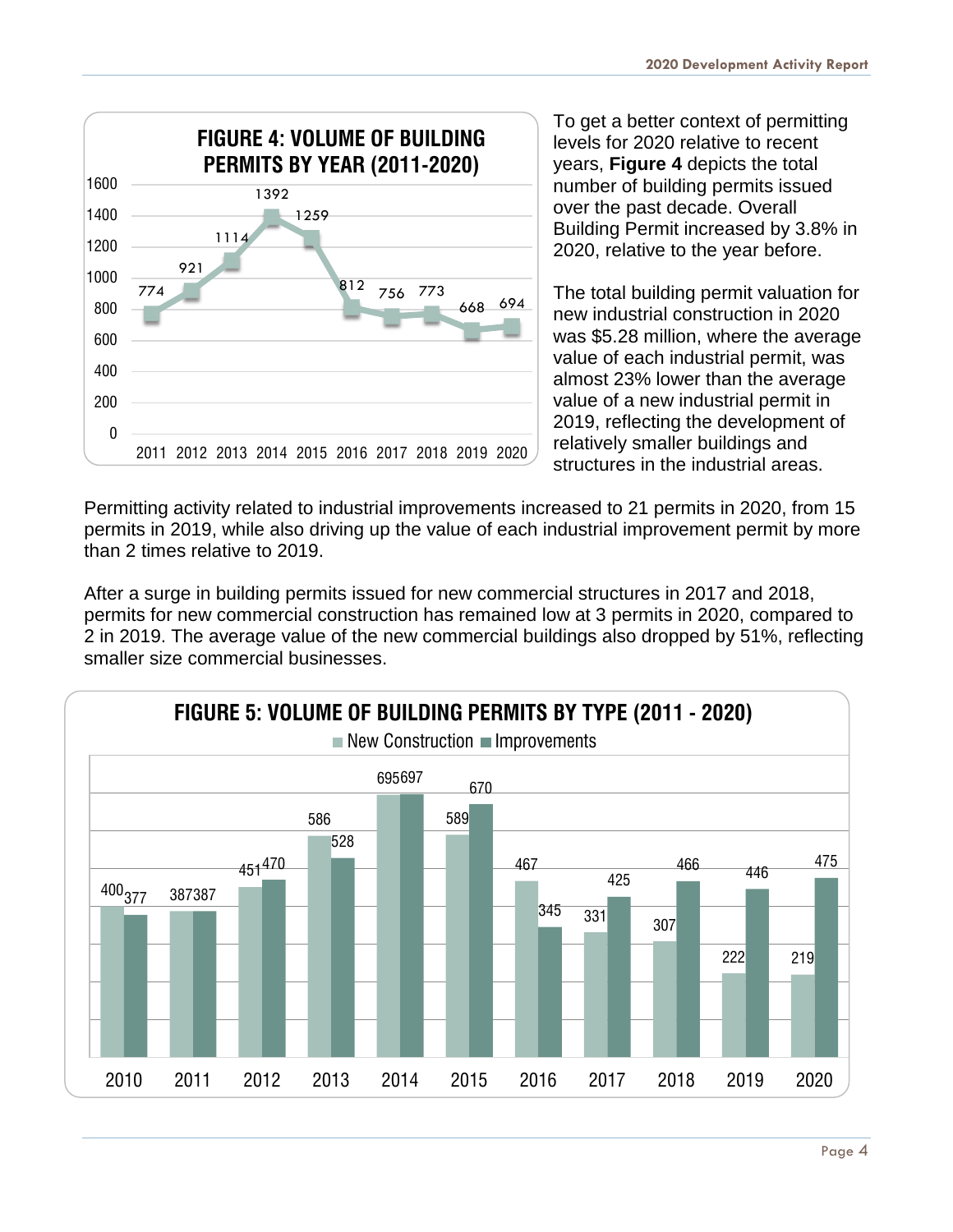**Figure 5** depicts the historic split between new buildings and improvements, and shows a steady decline in permitting levels for new developments since 2015, whereas a steady increase in the permitting levels for improvement permits during the same period.

**Figure 6** depicts investment trends over the past decade, where we see the overall value of permits appear to be on a downward trend in 2019 and 2020. The overall downward trend correlates with the lower levels of new construction permits.

**Figure 7** shows the average value of improvement permits for the past decade. In this figure we observe that the average value of improvement permits has been gradually increasing in the past 5 years, which correlates with the higher number of improvement permits issued in recent years, as reflected in **Figure 5**.





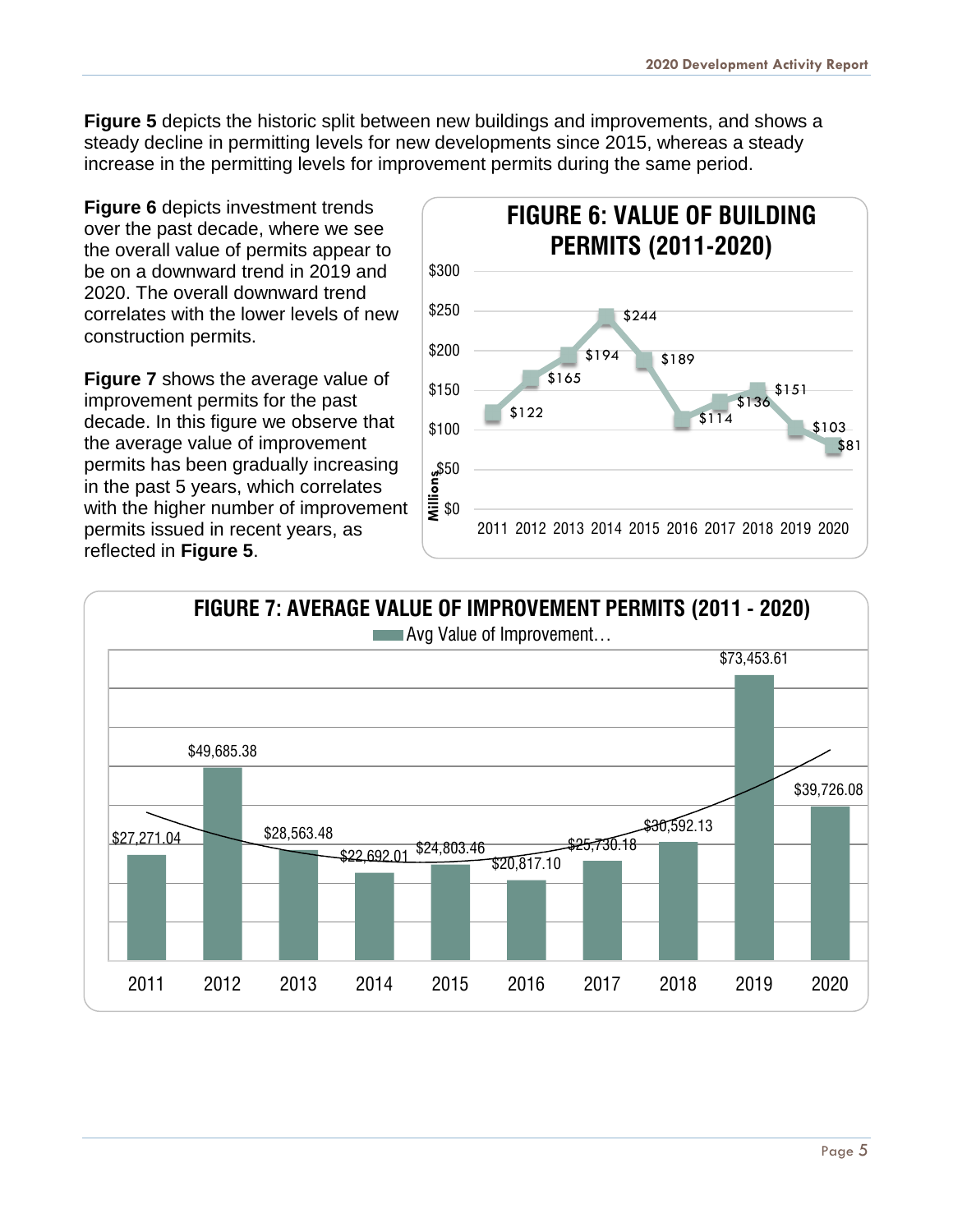**Figure 8** charts the value of the average new industrial and commercial building permit over the past 10 years. In reviewing the investment trends over the past few years, the average value of new commercial and industrial buildings in 2020 was the lowest value of the decade, reflecting an overall downturn in the economy and the development of smaller buildings and structures.

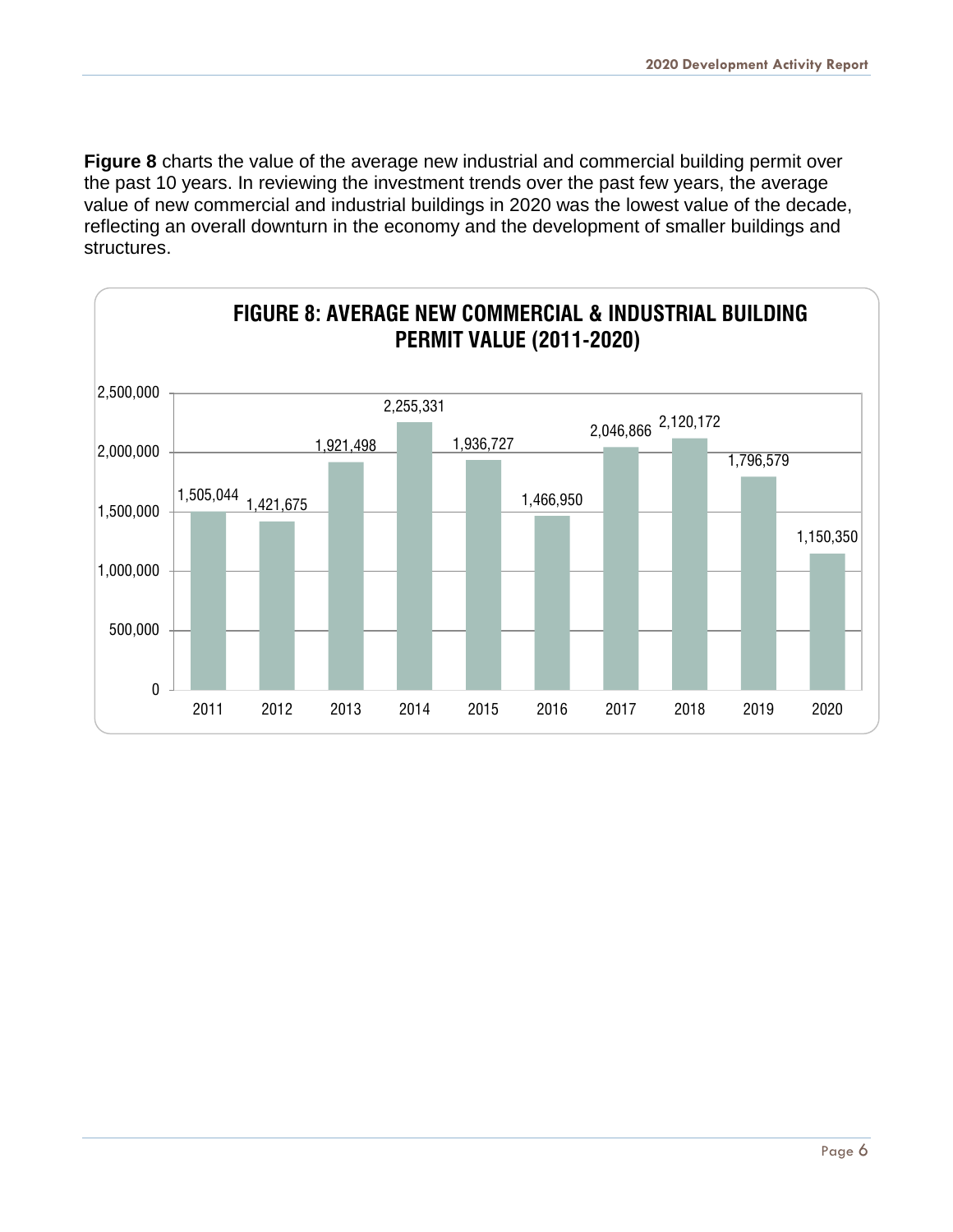## DEVELOPMENT PERMITS

**Figure 9** illustrates the trends in the volume of development permits issued over the last ten years. Development permit activity in 2020 was down approximately 18% from 2019. The difference between building permit and development permit activity levels is due to the ability to issue a single development permit for several structures on a lot, whereas separate building permits are required for each structure on a property, as well as for changes of use or tenant improvements.

The next factor under examination is the volume of development permits issued on a monthly basis. **Figure 10** compares the trend for number of development permits issued by month for 2019 and 2020. The pattern for the first half of 2020 was atypical with lower levels of permits issued, followed by a rebound in the month of July. The second half of the year shows patterns that are atypical of development activity for the region, where higher activity levels occur during the warmer months.

**Figure 11** (next page) provides the breakdown of residential development permits issued by type. The chart is dominated by residential improvements made to existing residences, followed by single detached and semi-detached. Generally, the development permit numbers echo what we have already





seen with building permits, with the exception of higher percentage of semi-detached building permits observed compared to single detached building permits in 2020.

**A breakdown of the volume of non-residential permits by type issued in 2020, is shown in Figure 12**. Commercial and industrial improvements cumulatively comprised 86% the of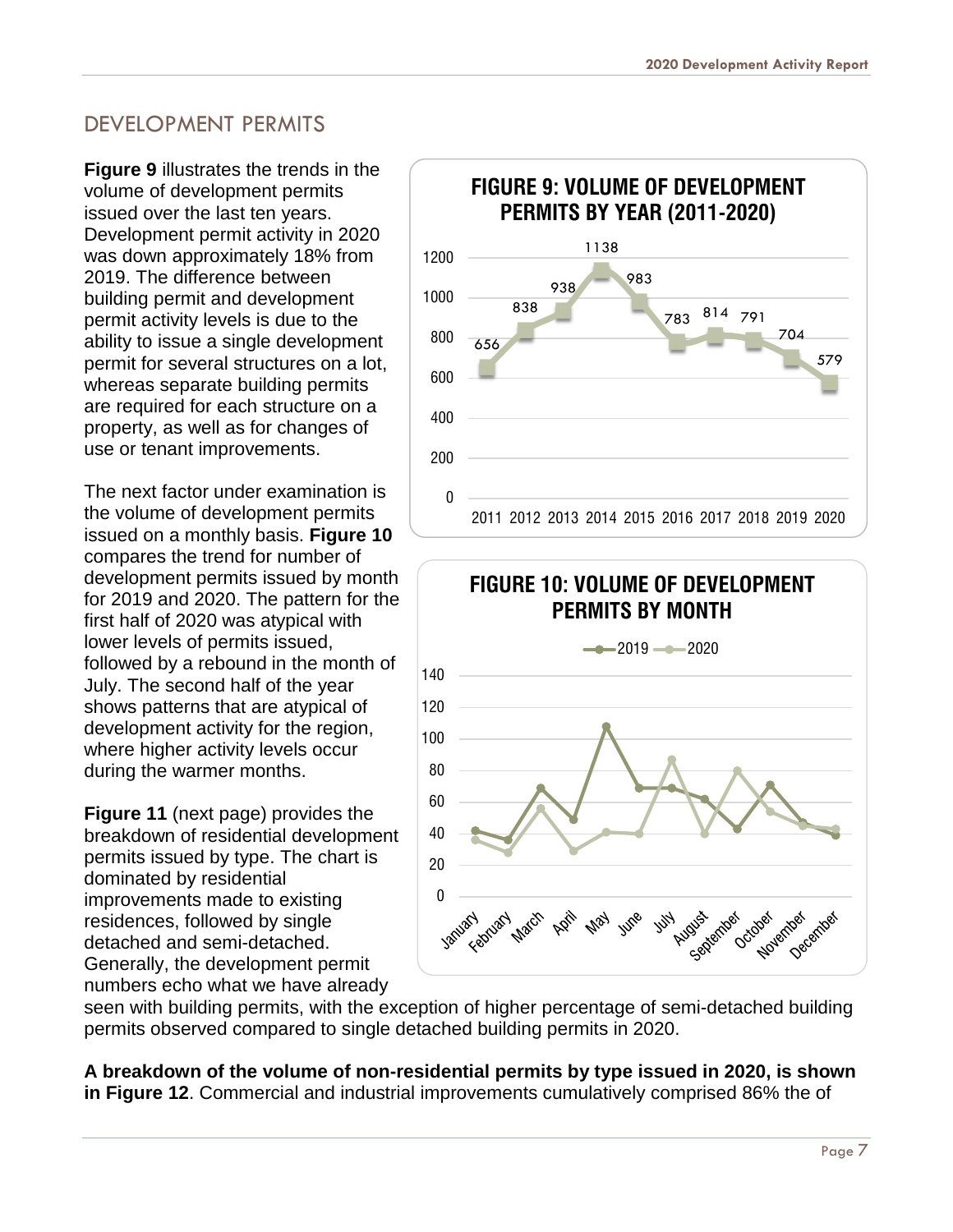non-residential development permits issued in 2020. These permits are largely for tenant improvements and approvals required for new or change of uses.



Development permits for permanent signs saw a decrease of 54%, from 46 in 2019 to 25 permits in 2020, which corresponds with the lower level of new commercial development and reduced business activity in 2020 resulting from the restrictions introduced to control the Covid-19 pandemic. Temporary sign permits also saw a decrease of 48%, from 105 permits in 2019 to 51 permits in 2020, for the similar reason of reduced business activity in the City.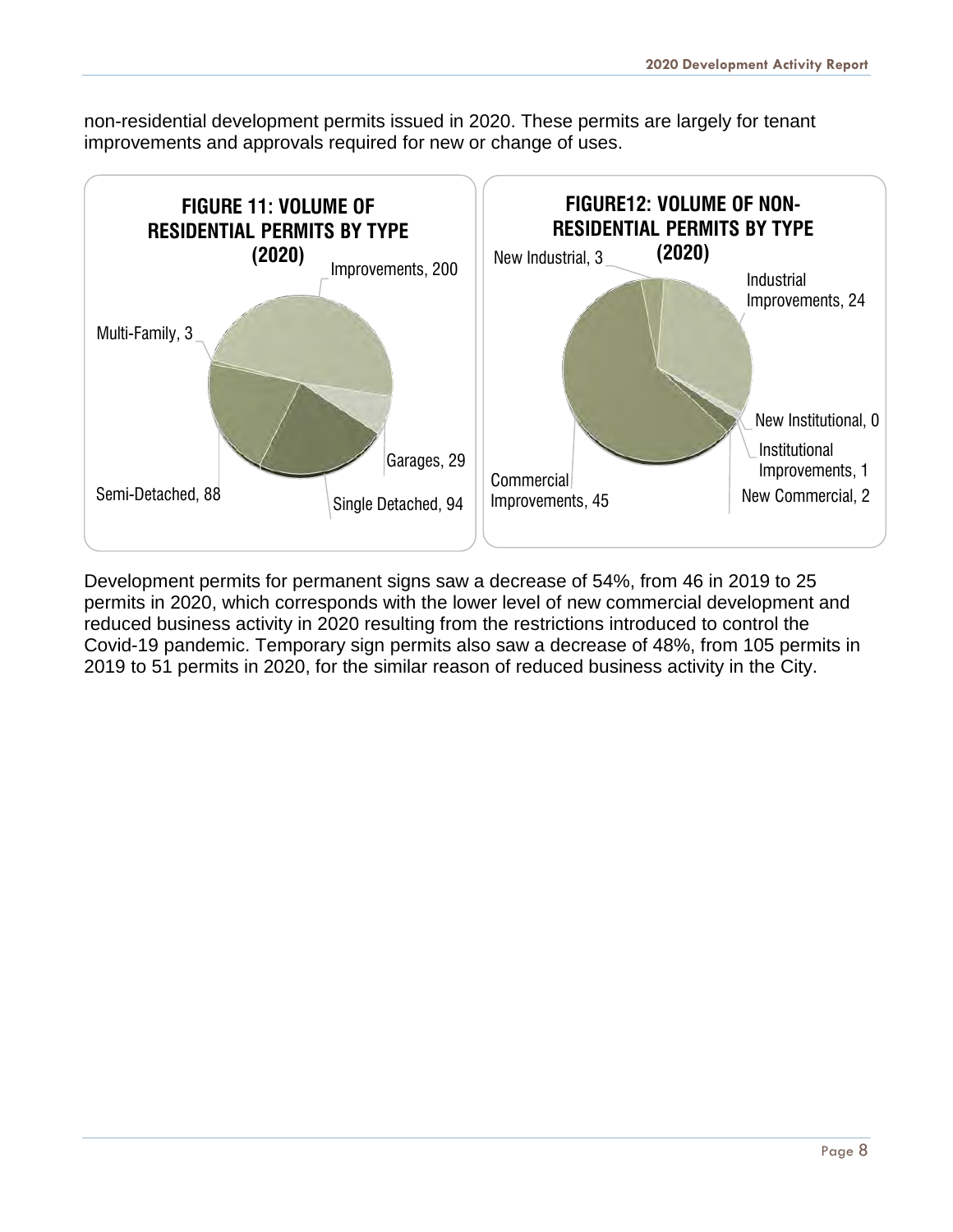#### <span id="page-9-0"></span>OTHER PERMIT ACTIVITY

The City of Spruce Grove provides compliance requests as a service to residents during real estate transactions, as a safeguard for purchasers who want confirmation that the residence conforms to City bylaws. Compliance requests can be used as an indicator for residential transaction activities in the community, although a shift with some homebuilders to providing title insurance instead of a compliance certificate has resulted in a weaker correlation than in previous years. In 2020, there were 374 compliance decisions issued, down 7% compared to 2019 (which was down by 21% from 2018). Compliance requests are now at the lowest activity point since 2011 (**Figure 13**).



Looking closer at the compliance request activity patterns of the past two years, as shown in **Figure 14**, activity levels began with a high in January, followed by a slump up to the end of May; this timing corresponds with the first round of Covid-19 restriction measures. Compliance activity recovered in the second half of 2020 with a steady rise from June with peaks in October and declining thereafter. In comparison, 2019 patterns were closer to historic patterns.

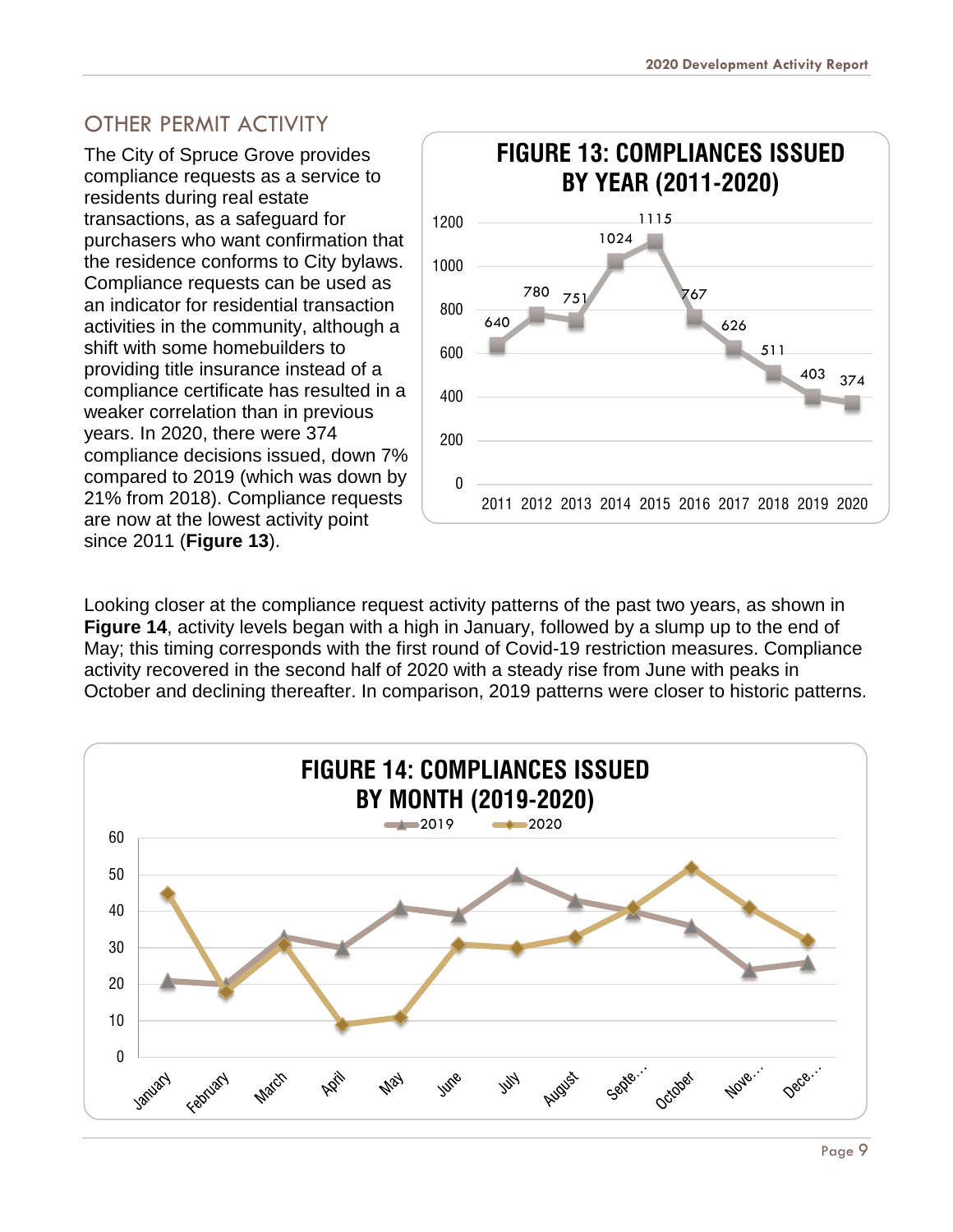

The City has been tracking Safety Codes Permits (other than building permits) since 2011, which is depicted in **Figure 15**. This figure shows that the number of electrical permits is higher than for plumbing and gas permits. This generally occurs because new construction often requires multiple electrical permits, where only one is required in the other two disciplines.

Overall, the City of Spruce Grove issued 2,289 permits for electrical, plumbing and gas in 2020, a 4%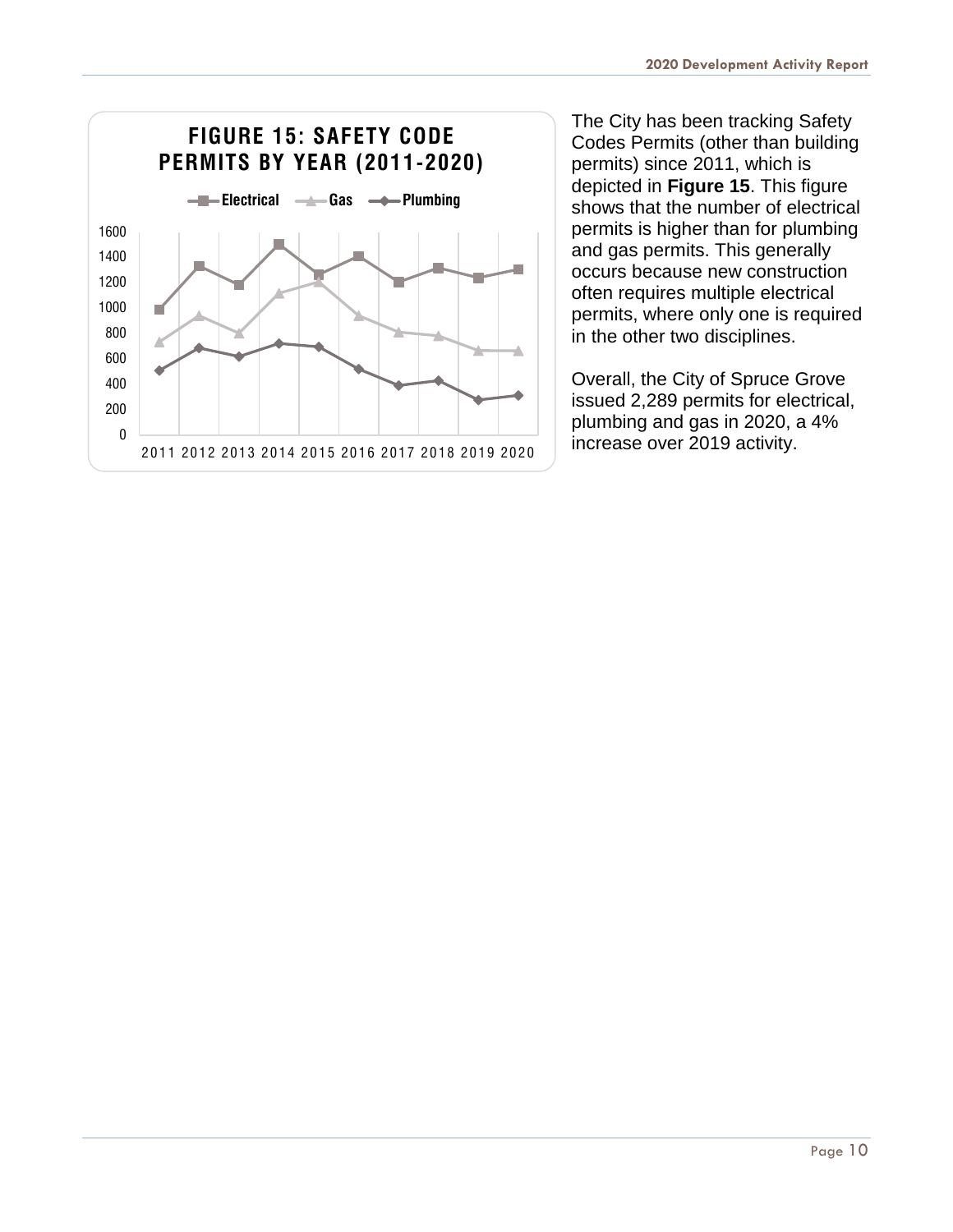#### <span id="page-11-0"></span>BUSINESS LICENSES

While the City has been tracking business licences for a number of years, a major change was made to the system in 2013, resulting in a new business licence database. As part of the process update, Administration found that data up to 2013 was inaccurate. Therefore, business licence activity in **Figure 16** begins in 2014. In 2020, the City saw an overall 18% decrease in the total number of business licences issued, compared to 2019.



Spruce Grove had a total of 1,773 active businesses operating in the City limits in 2020, of which 1,401 were resident businesses (meaning the business is physically located in Spruce Grove). Resident business licences were down by 1% in 2020, compared to the year previous.

There were also 260 non-resident businesses, which are businesses located in another municipality that are providing a service within Spruce Grove. Non-resident business licences were also down by 60% compared to the year previous, mostly attributed to the Covid-19 pandemic impacts on businesses.

Finally, there were 112 Tri-Municipal licensed businesses working within Spruce Grove, which are businesses located within Stony Plain or Parkland County that opted for a licence to provide services in all three municipalities. Tri-Municipal licences were up by 30% in 2020, compared to 2019.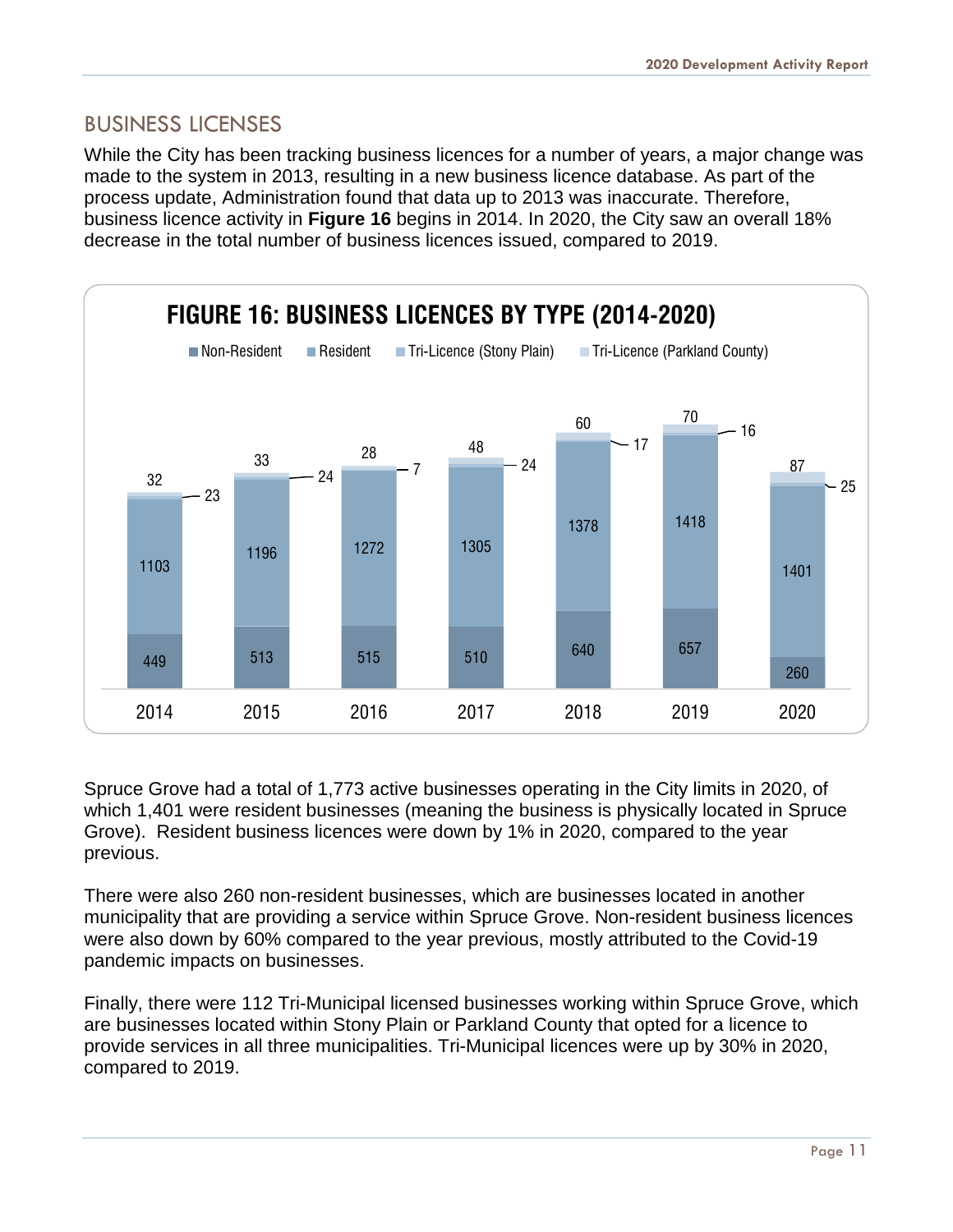

## <span id="page-12-0"></span>HOUSING STARTS AND POPULATION

In order to provide some regional context for Spruce Grove's growth, housing data released by the Canada Mortgage and Housing Corporation (CMHC) is reviewed each year and compiled as part of this report.

**Figure 17** shows the number of new housing starts in a number of comparable communities in the Edmonton Region. Housing starts are different than building permits, as housing starts are determined by the pouring of a foundation as per CMHC definition. As some building permits do not result in construction, housing starts are the most dependable information source for growth analysis.

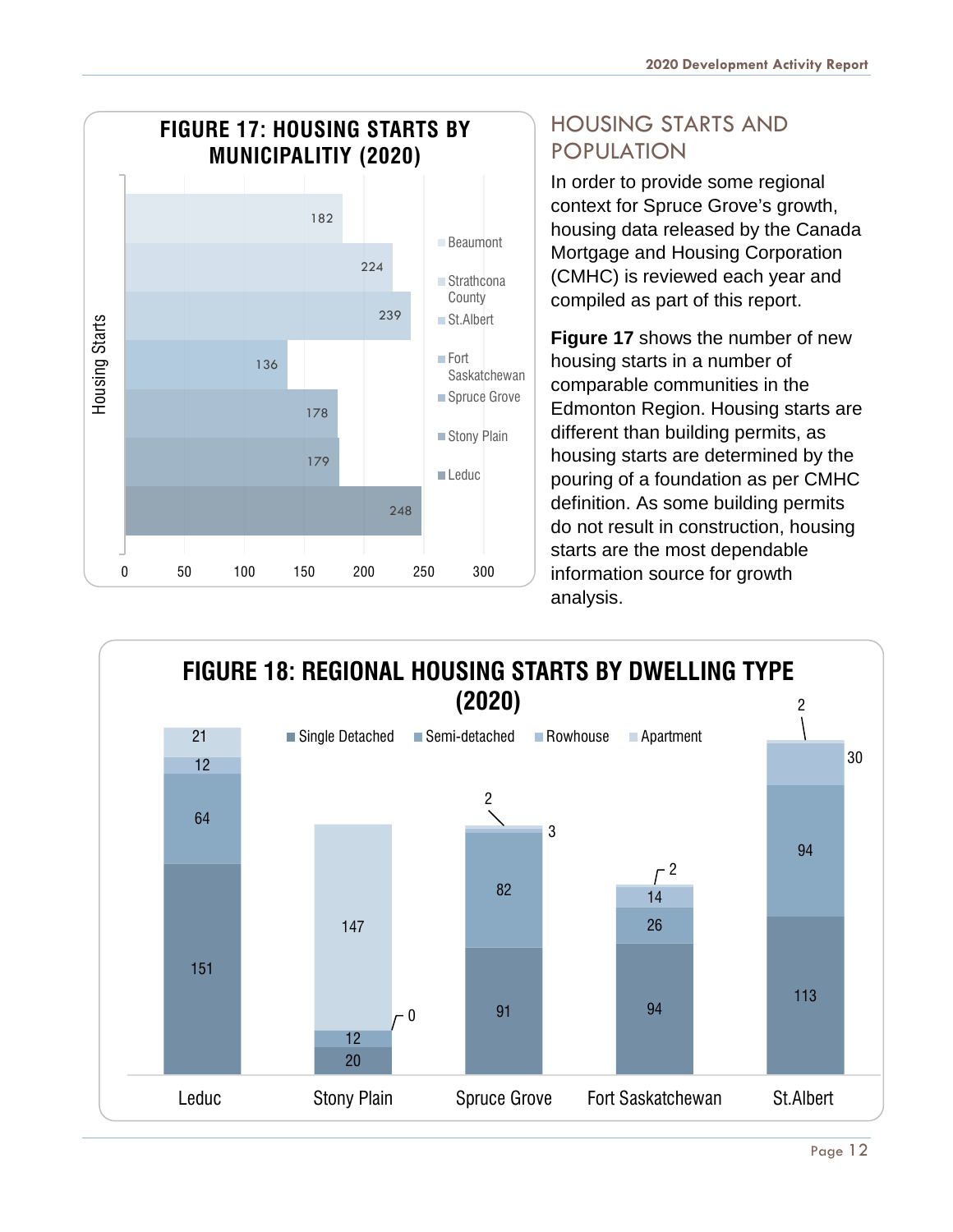In 2020, there were 178 housing starts in Spruce Grove, a 22% decrease from 2019. Housing starts remain subdued in the region, with the exception of Town of Stony Plain, where housing starts were higher in 2020.

Looking closer at the composition of the housing starts by reviewing unit types in **Figure 18**  (previous page), one can see that the lower number of starts in Spruce Grove and Fort Saskatchewan are due to the lack of new apartment development in 2020, while the market share of low density units in Spruce Grove, although marginally down by 3%, seems consistent with regional peer municipalities.

The City completed a successful municipal census in 2018, reporting a population of 35,766. The population growth in 2018 was approximately 2.6%, which is below the average growth rate for the past 20 years **(Figure 19)**. There are no new updates to the municipal census information since 2018.

## <span id="page-13-0"></span>CONCLUSION AND 2021 **OUTLOOK**

The 2020 development trends in the City of Spruce Grove largely mirror those found in the Edmonton Census Metropolitan Area.



In the context of the last decade, 2020 was a unique, shaped by the impacts of the Covid-19 pandemic. The restrictions imposed at the provincial and municipal level to control the spread of the Covid-19 virus, translated into an unusual dip in the development and permitting activity earlier in the year. Similarly, the impact was also seen in the lower levels of non-resident business licences and temporary sign permits issued in 2020.

On the other hand, the restriction measures forced the general public to work from home and spend more time at home. This need for residential space drove up demand for real estate nationally. In Spruce Grove, this demand was seen in the form of higher levels of building permits for semi-detached dwellings, and to a lesser extent demand for single detached dwellings. The City also saw a higher percentage of residents investing in home improvements in 2020, which are likely to result in better home values in 2021.

On the commercial and industrial development front, once again we saw a higher number of permits with lower than average permit values reflecting smaller and potentially lower quality buildings and structures.